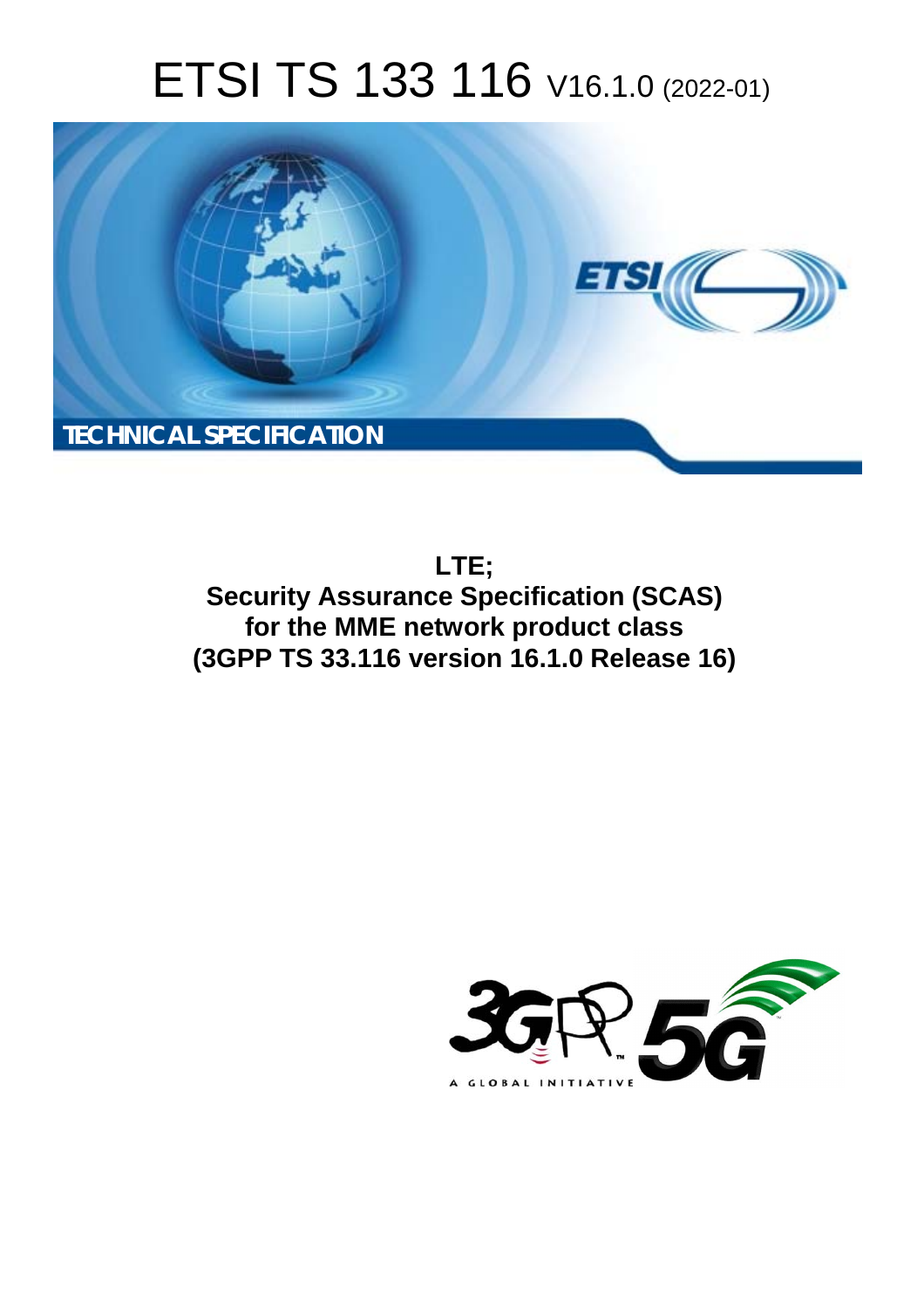Reference RTS/TSGS-0333116vg10

Keywords

LTE,SECURITY

#### *ETSI*

650 Route des Lucioles F-06921 Sophia Antipolis Cedex - FRANCE

Tel.: +33 4 92 94 42 00 Fax: +33 4 93 65 47 16

Siret N° 348 623 562 00017 - APE 7112B Association à but non lucratif enregistrée à la Sous-Préfecture de Grasse (06) N° w061004871

#### *Important notice*

The present document can be downloaded from: <http://www.etsi.org/standards-search>

The present document may be made available in electronic versions and/or in print. The content of any electronic and/or print versions of the present document shall not be modified without the prior written authorization of ETSI. In case of any existing or perceived difference in contents between such versions and/or in print, the prevailing version of an ETSI deliverable is the one made publicly available in PDF format at [www.etsi.org/deliver](http://www.etsi.org/deliver).

Users of the present document should be aware that the document may be subject to revision or change of status. Information on the current status of this and other ETSI documents is available at <https://portal.etsi.org/TB/ETSIDeliverableStatus.aspx>

If you find errors in the present document, please send your comment to one of the following services: <https://portal.etsi.org/People/CommiteeSupportStaff.aspx>

#### *Notice of disclaimer & limitation of liability*

The information provided in the present deliverable is directed solely to professionals who have the appropriate degree of experience to understand and interpret its content in accordance with generally accepted engineering or other professional standard and applicable regulations.

No recommendation as to products and services or vendors is made or should be implied.

No representation or warranty is made that this deliverable is technically accurate or sufficient or conforms to any law and/or governmental rule and/or regulation and further, no representation or warranty is made of merchantability or fitness for any particular purpose or against infringement of intellectual property rights.

In no event shall ETSI be held liable for loss of profits or any other incidental or consequential damages.

Any software contained in this deliverable is provided "AS IS" with no warranties, express or implied, including but not limited to, the warranties of merchantability, fitness for a particular purpose and non-infringement of intellectual property rights and ETSI shall not be held liable in any event for any damages whatsoever (including, without limitation, damages for loss of profits, business interruption, loss of information, or any other pecuniary loss) arising out of or related to the use of or inability to use the software.

#### *Copyright Notification*

No part may be reproduced or utilized in any form or by any means, electronic or mechanical, including photocopying and microfilm except as authorized by written permission of ETSI. The content of the PDF version shall not be modified without the written authorization of ETSI.

The copyright and the foregoing restriction extend to reproduction in all media.

© ETSI 2022. All rights reserved.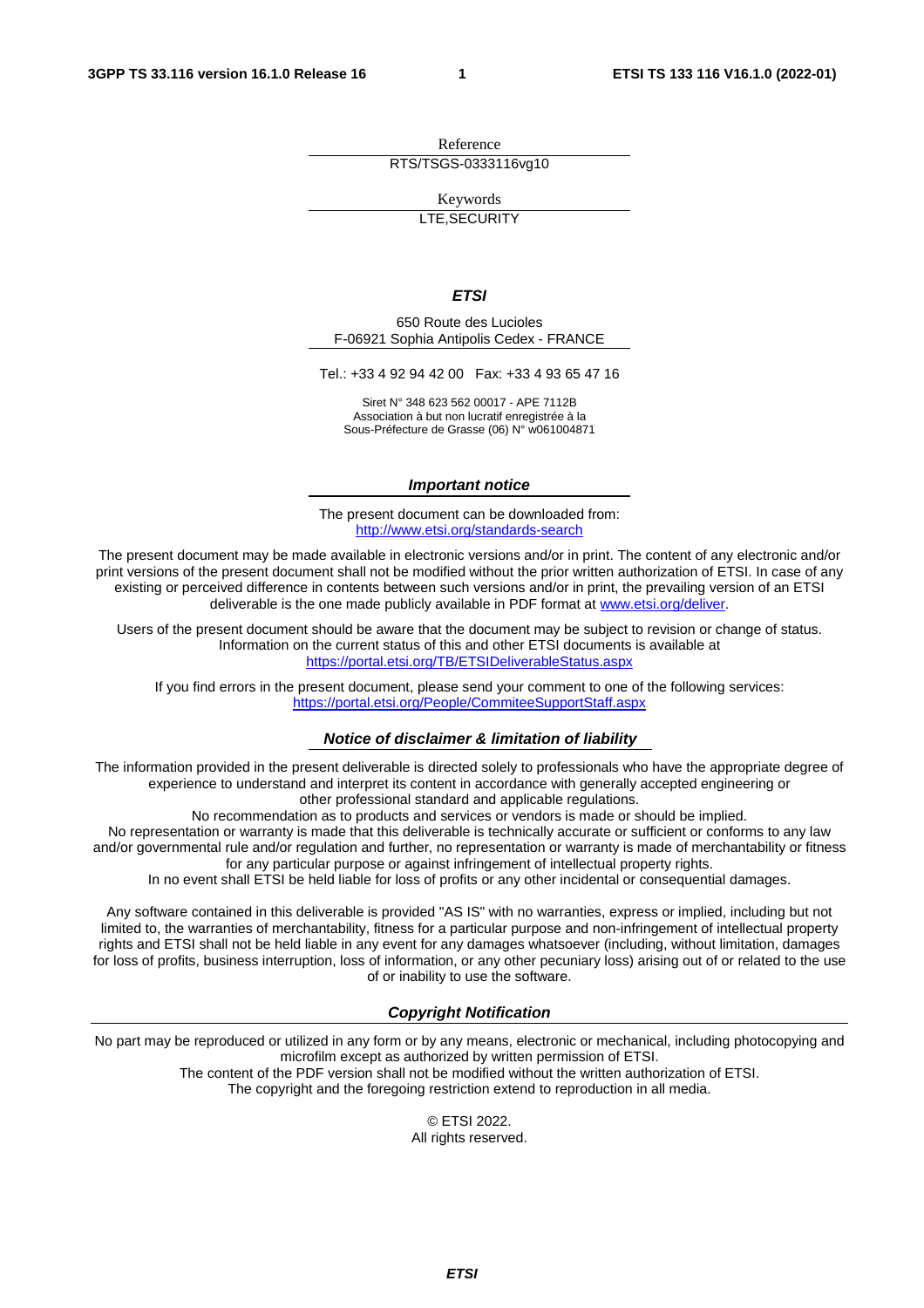# Intellectual Property Rights

#### Essential patents

IPRs essential or potentially essential to normative deliverables may have been declared to ETSI. The declarations pertaining to these essential IPRs, if any, are publicly available for **ETSI members and non-members**, and can be found in ETSI SR 000 314: *"Intellectual Property Rights (IPRs); Essential, or potentially Essential, IPRs notified to ETSI in respect of ETSI standards"*, which is available from the ETSI Secretariat. Latest updates are available on the ETSI Web server ([https://ipr.etsi.org/\)](https://ipr.etsi.org/).

Pursuant to the ETSI Directives including the ETSI IPR Policy, no investigation regarding the essentiality of IPRs, including IPR searches, has been carried out by ETSI. No guarantee can be given as to the existence of other IPRs not referenced in ETSI SR 000 314 (or the updates on the ETSI Web server) which are, or may be, or may become, essential to the present document.

#### **Trademarks**

The present document may include trademarks and/or tradenames which are asserted and/or registered by their owners. ETSI claims no ownership of these except for any which are indicated as being the property of ETSI, and conveys no right to use or reproduce any trademark and/or tradename. Mention of those trademarks in the present document does not constitute an endorsement by ETSI of products, services or organizations associated with those trademarks.

**DECT™**, **PLUGTESTS™**, **UMTS™** and the ETSI logo are trademarks of ETSI registered for the benefit of its Members. **3GPP™** and **LTE™** are trademarks of ETSI registered for the benefit of its Members and of the 3GPP Organizational Partners. **oneM2M™** logo is a trademark of ETSI registered for the benefit of its Members and of the oneM2M Partners. **GSM**® and the GSM logo are trademarks registered and owned by the GSM Association.

# Legal Notice

This Technical Specification (TS) has been produced by ETSI 3rd Generation Partnership Project (3GPP).

The present document may refer to technical specifications or reports using their 3GPP identities. These shall be interpreted as being references to the corresponding ETSI deliverables.

The cross reference between 3GPP and ETSI identities can be found under<http://webapp.etsi.org/key/queryform.asp>.

# Modal verbs terminology

In the present document "**shall**", "**shall not**", "**should**", "**should not**", "**may**", "**need not**", "**will**", "**will not**", "**can**" and "**cannot**" are to be interpreted as described in clause 3.2 of the [ETSI Drafting Rules](https://portal.etsi.org/Services/editHelp!/Howtostart/ETSIDraftingRules.aspx) (Verbal forms for the expression of provisions).

"**must**" and "**must not**" are **NOT** allowed in ETSI deliverables except when used in direct citation.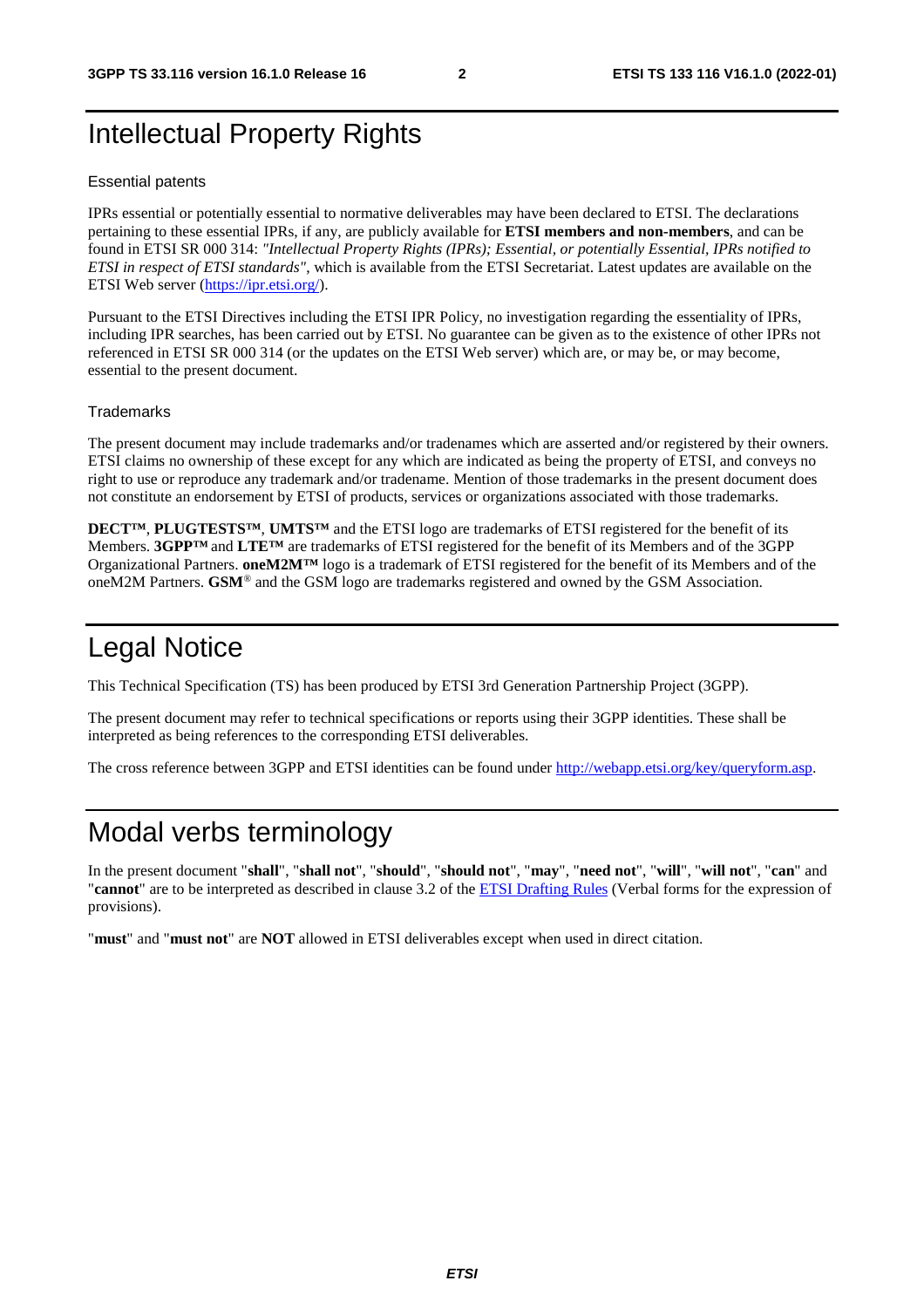$\mathbf{3}$ 

# Contents

| 1                      |                                                                                                |  |  |  |  |
|------------------------|------------------------------------------------------------------------------------------------|--|--|--|--|
| 2                      |                                                                                                |  |  |  |  |
| 3                      |                                                                                                |  |  |  |  |
| 3.1                    |                                                                                                |  |  |  |  |
| 3.2                    |                                                                                                |  |  |  |  |
| $\overline{4}$         |                                                                                                |  |  |  |  |
| 4.1                    |                                                                                                |  |  |  |  |
| 4.2                    |                                                                                                |  |  |  |  |
| 4.2.1                  |                                                                                                |  |  |  |  |
| 4.2.2                  | Security functional requirements on the MME deriving from 3GPP specifications and related test |  |  |  |  |
| 4.2.2.1                | Security functional requirements on the MME deriving from 3GPP specifications - general        |  |  |  |  |
|                        |                                                                                                |  |  |  |  |
| 4.2.2.2                |                                                                                                |  |  |  |  |
| 4.2.2.2.1<br>4.2.2.2.2 |                                                                                                |  |  |  |  |
| 4.2.2.2.3              |                                                                                                |  |  |  |  |
| 4.2.2.2.4              |                                                                                                |  |  |  |  |
| 4.2.2.2.5              | Not forwarding unused EPS authentication data between different security domains  10           |  |  |  |  |
| 4.2.2.3                |                                                                                                |  |  |  |  |
| 4.2.2.3.1              |                                                                                                |  |  |  |  |
| 4.2.2.3.2              |                                                                                                |  |  |  |  |
| 4.2.2.3.3              |                                                                                                |  |  |  |  |
| 4.2.2.3.4              |                                                                                                |  |  |  |  |
| 4.2.2.4                |                                                                                                |  |  |  |  |
| 4.2.2.4.1              |                                                                                                |  |  |  |  |
| 4.2.2.4.2              |                                                                                                |  |  |  |  |
| 4.2.2.5                |                                                                                                |  |  |  |  |
| 4.2.2.5.1              |                                                                                                |  |  |  |  |
| 4.2.2.5.2              |                                                                                                |  |  |  |  |
| 4.2.2.5.3              |                                                                                                |  |  |  |  |
| 4.2.2.6                |                                                                                                |  |  |  |  |
| 4.2.2.6.1              |                                                                                                |  |  |  |  |
| 4.2.3                  |                                                                                                |  |  |  |  |
| 4.2.3.1                |                                                                                                |  |  |  |  |
| 4.2.3.2                |                                                                                                |  |  |  |  |
| 4.2.3.2.1              |                                                                                                |  |  |  |  |
| 4.2.3.2.2              |                                                                                                |  |  |  |  |
| 4.2.3.2.3              |                                                                                                |  |  |  |  |
| 4.2.3.2.4              |                                                                                                |  |  |  |  |
| 4.2.3.2.5              |                                                                                                |  |  |  |  |
| 4.2.3.3                |                                                                                                |  |  |  |  |
| 4.2.3.4                |                                                                                                |  |  |  |  |
| 4.2.3.5                |                                                                                                |  |  |  |  |
| 4.2.3.6                |                                                                                                |  |  |  |  |
| 4.2.4                  |                                                                                                |  |  |  |  |
| 4.2.5                  |                                                                                                |  |  |  |  |
| 4.2.6                  |                                                                                                |  |  |  |  |
| 4.3                    |                                                                                                |  |  |  |  |
| 4.3.1                  |                                                                                                |  |  |  |  |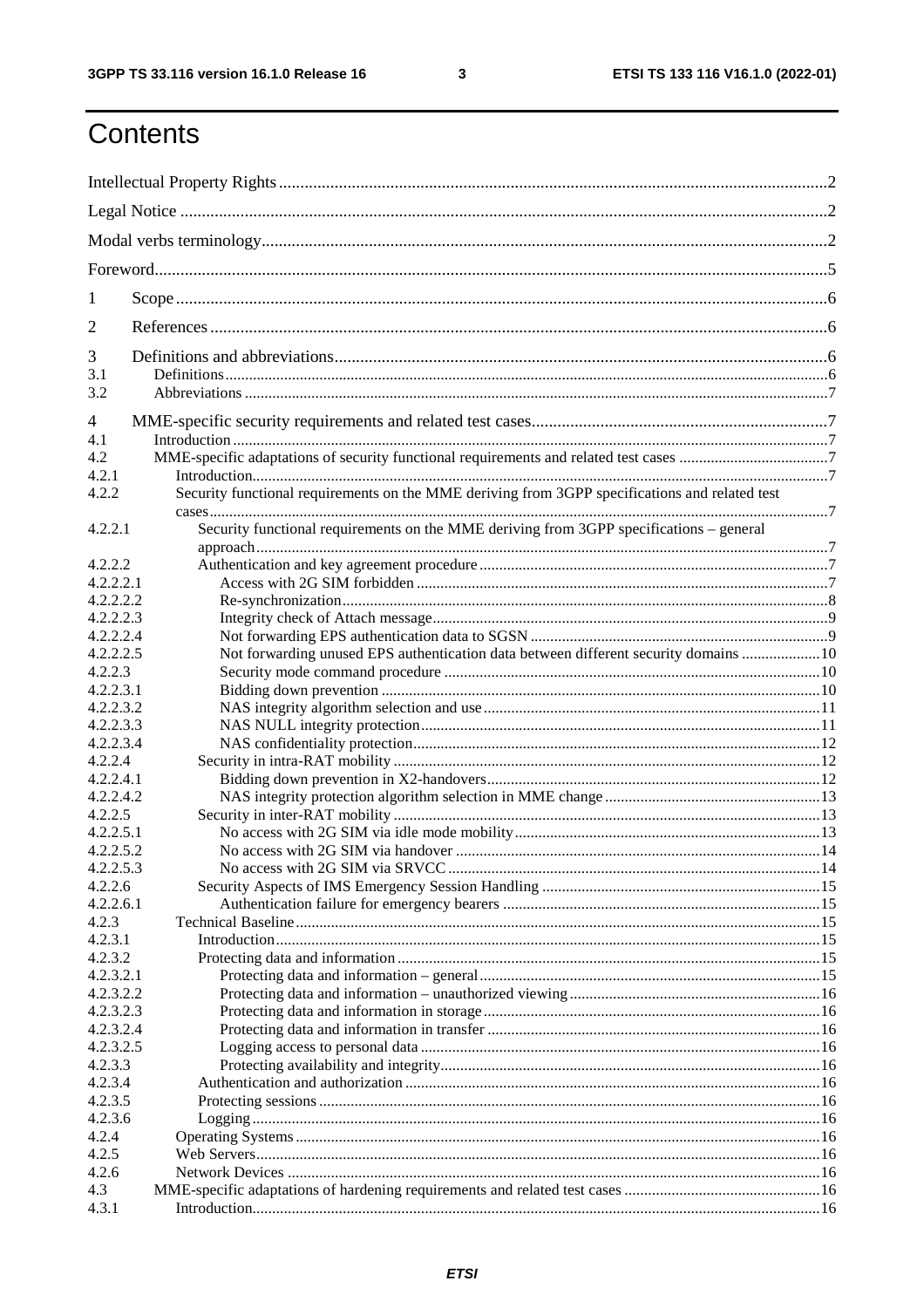$\overline{\mathbf{4}}$ 

| 4.4   |  |  |  |  |  |  |
|-------|--|--|--|--|--|--|
| 4.3.5 |  |  |  |  |  |  |
| 4.3.4 |  |  |  |  |  |  |
| 4.3.3 |  |  |  |  |  |  |
| 4.3.2 |  |  |  |  |  |  |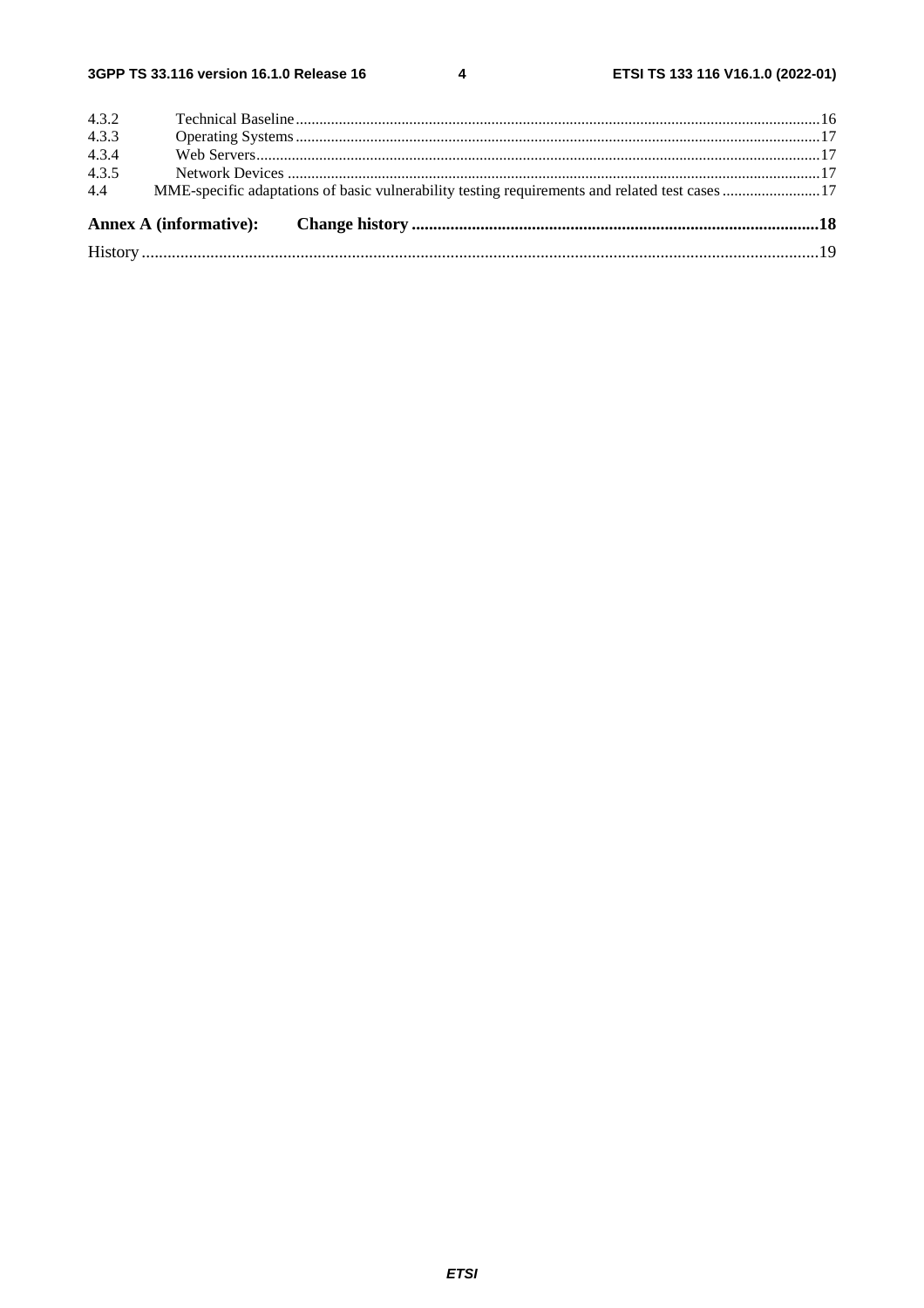# Foreword

This Technical Specification has been produced by the 3<sup>rd</sup> Generation Partnership Project (3GPP).

The contents of the present document are subject to continuing work within the TSG and may change following formal TSG approval. Should the TSG modify the contents of the present document, it will be re-released by the TSG with an identifying change of release date and an increase in version number as follows:

Version x.y.z

where:

- x the first digit:
	- 1 presented to TSG for information;
	- 2 presented to TSG for approval;
	- 3 or greater indicates TSG approved document under change control.
- y the second digit is incremented for all changes of substance, i.e. technical enhancements, corrections, updates, etc.
- z the third digit is incremented when editorial only changes have been incorporated in the document.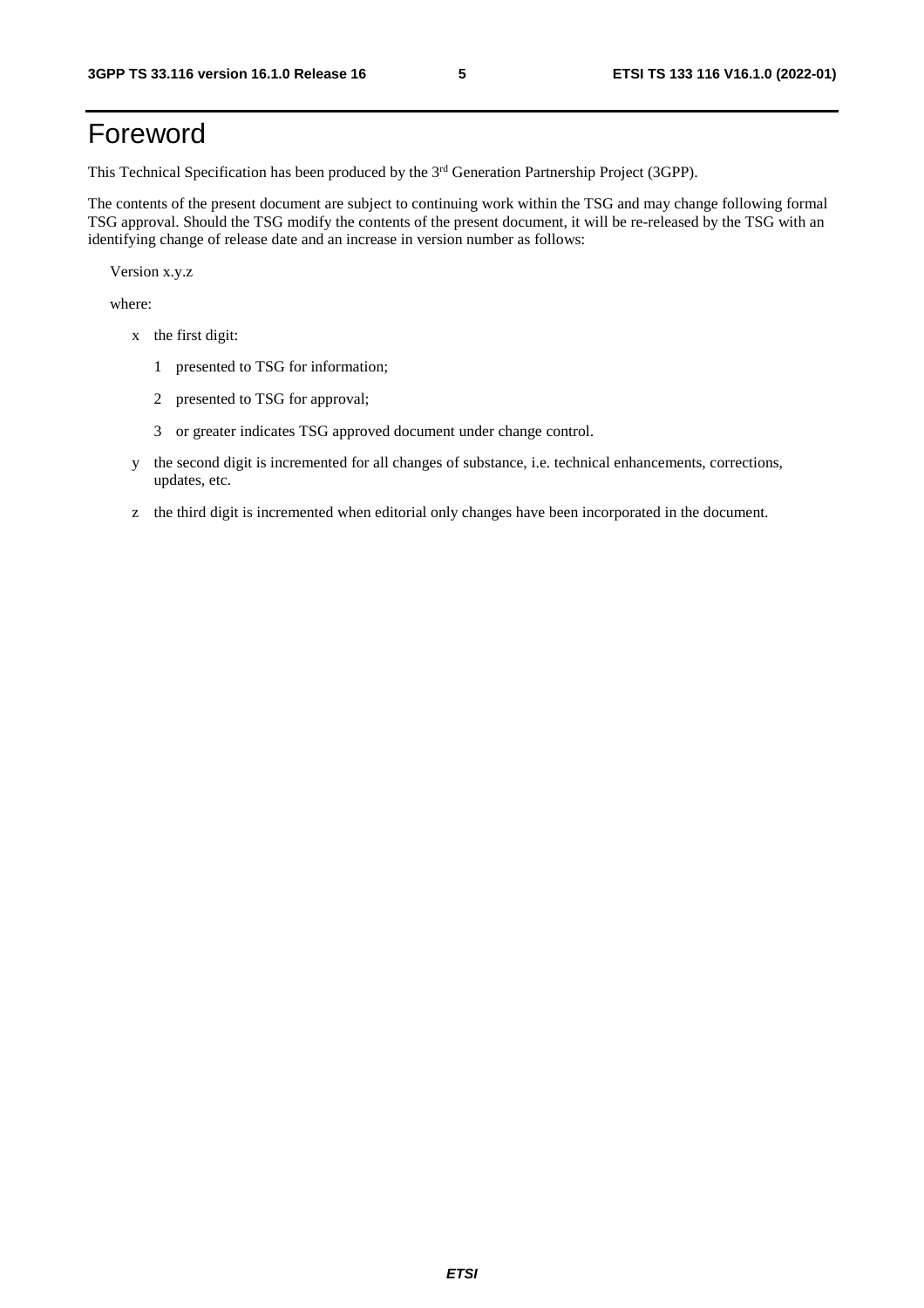# 1 Scope

The present document contains objectives, requirements and test cases that are specific to the MME network product class. It refers to the Catalogue of General Security Assurance Requirements and formulates specific adaptions of the requirements and test cases given there, as well as specifying requirements and test cases unique to the MME network product class.

# 2 References

The following documents contain provisions which, through reference in this text, constitute provisions of the present document.

- References are either specific (identified by date of publication, edition number, version number, etc.) or non-specific.
- For a specific reference, subsequent revisions do not apply.
- For a non-specific reference, the latest version applies. In the case of a reference to a 3GPP document (including a GSM document), a non-specific reference implicitly refers to the latest version of that document *in the same Release as the present document*.
- [1] 3GPP TR 21.905: "Vocabulary for 3GPP Specifications".
- [2] 3GPP TR 41.001: "GSM Specification set".
- [3] 3GPP TR 33.117: "Catalogue of General Security Assurance Requirements".
- [4] 3GPP TR 33.916: "Security assurance scheme for 3GPP network products for 3GPP network product classes".
- [5] 3GPP TS 33.401: "3GPP System Architecture Evolution (SAE); Security architecture".
- [6] void.
- [7] 3GPP TS 23.401: "General Packet Radio Service (GPRS) enhancements for Evolved Universal Terrestrial Radio Access Network (E-UTRAN) access".
- [8] 3GPP TS 33.102: "3G security; Security architecture".

# 3 Definitions and abbreviations

# 3.1 Definitions

For the purposes of the present document, the terms and definitions given in 3GPP TR 21.905 [1] and the following apply. A term defined in the present document takes precedence over the definition of the same term, if any, in 3GPP TR 21.905 [1].

**MME Application:** The running processes (typically more than one) executing the software package for the MME functions and OAM functions of the MME network product model.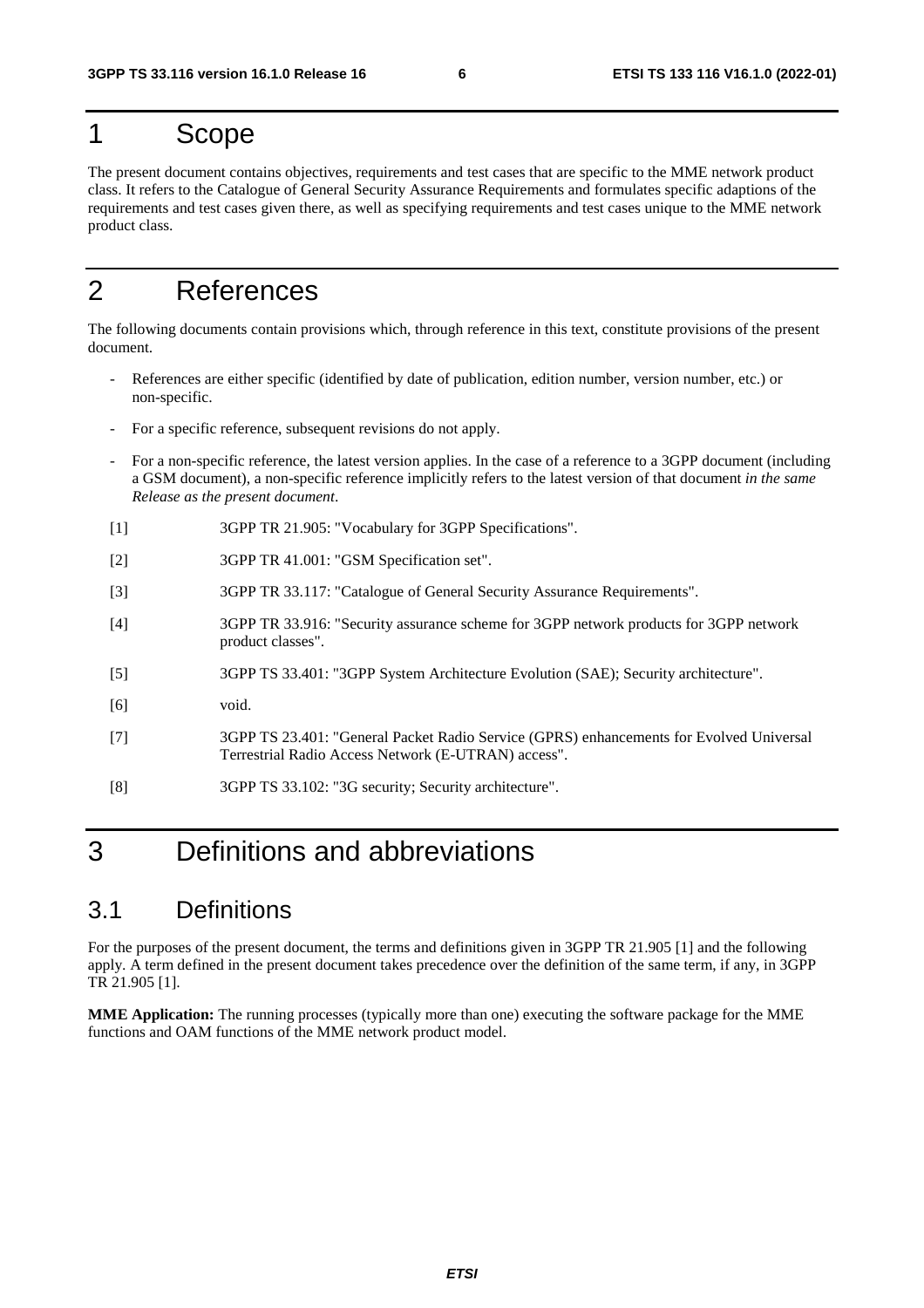# 3.2 Abbreviations

For the purposes of the present document, the abbreviations given in 3GPP TR 21.905 [1] and the following apply. An abbreviation defined in the present document takes precedence over the definition of the same abbreviation, if any, in 3GPP TR 21.905 [1].

# 4 MME-specific security requirements and related test cases

# 4.1 Introduction

The structure of the present TS 33.116 is aligned with TS 33.117 such that the MME-specific adaptation of a generic requirement in 33.sas, clause 4.a.b.c.d, can be always found in TS 33.116, clause 4.a.b.c.d. The text on pre-requisites for testing in clause 4.1.2 of TS 33.117 [3] applies also to the present document.

# 4.2 MME-specific adaptations of security functional requirements and related test cases

4.2.1 Introduction

# 4.2.2 Security functional requirements on the MME deriving from 3GPP specifications and related test cases

# 4.2.2.1 Security functional requirements on the MME deriving from 3GPP specifications – general approach

In addition to the requirements and test cases in TS 33.117, clause 4.2.2, an MME shall satisfy the following:

It is assumed for the purpose of the present SCAS that an MME conforms to all mandatory security-related provisions pertaining to an MME in:

- 3GPP TS 33.401: "EPS security architecture";
- other 3GPP specifications that make reference to TS 33.401 or are referred to from TS 33.401 (e.g. TS 23.401 [7]).

Security procedures pertaining to an MME are typically embedded in mobility management procedures and are hence assumed to be tested together with them. Examples include:

- AKA authentication is embedded in an Attach procedure or a TAU procedure.
- Security Mode Control is embedded in an Attach procedure or a TAU procedure.
- The derivation of a mapped security context is embedded in inter-RAT mobility procedures.

# 4.2.2.2 Authentication and key agreement procedure

### 4.2.2.2.1 Access with 2G SIM forbidden

*Requirement Name*: 2G SIM access forbidden

*Requirement Reference:* TBA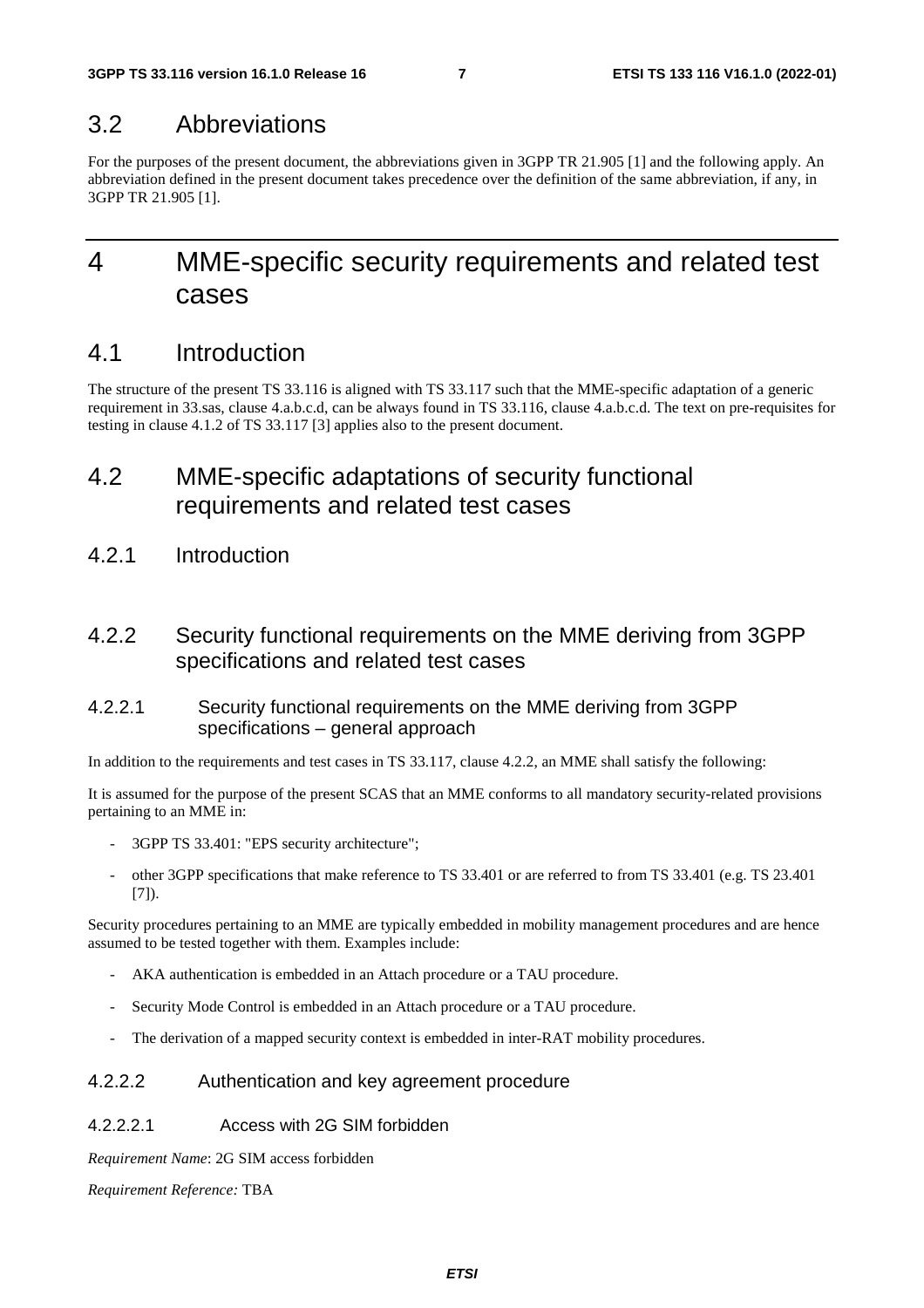*Requirement Description*: "Access to E-UTRAN with a 2G SIM or a SIM application on a UICC shall not be granted." as specified in TS 33.401, clause 6.1.1.

#### *Threat References*: TBA

*Security Objective References*: TBA

*Test Case*:

#### **Purpose:**

Verify that access to EPS with a 2G SIM is not possible.

#### **Pre-Conditions:**

Test environment with HSS. HSS may be simulated.

#### **Execution Steps**

Include 2G authentication vector in *authentication data response* from HSS.

#### **Expected Results:**

MME rejects UE authentication when receiving 2G authentication vector from HSS.

NOTE: When both MME and HSS function correctly 2G authentication vector are never included in authentication data response from HSS to MME.

#### 4.2.2.2.2 Re-synchronization

*Requirement Name*: Inclusion of RAND, AUTS

#### *Requirement Reference:* TBA

*Requirement Description*: "In the case of a synchronization failure, the MME shall also include RAND and AUTS." as specified in TS 33.401, clause 6.1.2.

*Threat References*: TBA

*Security Objective References*: TBA

*Test Case*: **Purpose:** 

Verify that Re-synchronization procedure works correctly.

#### **Pre-Conditions:**

Test environment with UE and HSS. UE and HSS may be simulated.

#### **Execution Steps**

The MME receives an AUTHENTICATION FAILURE message, with the EMM cause #21 "synch failure" and a re-synchronization token AUTS.

#### **Expected Results:**

The MME includes the stored RAND and the received AUTS in the *authentication data request* to the HSS.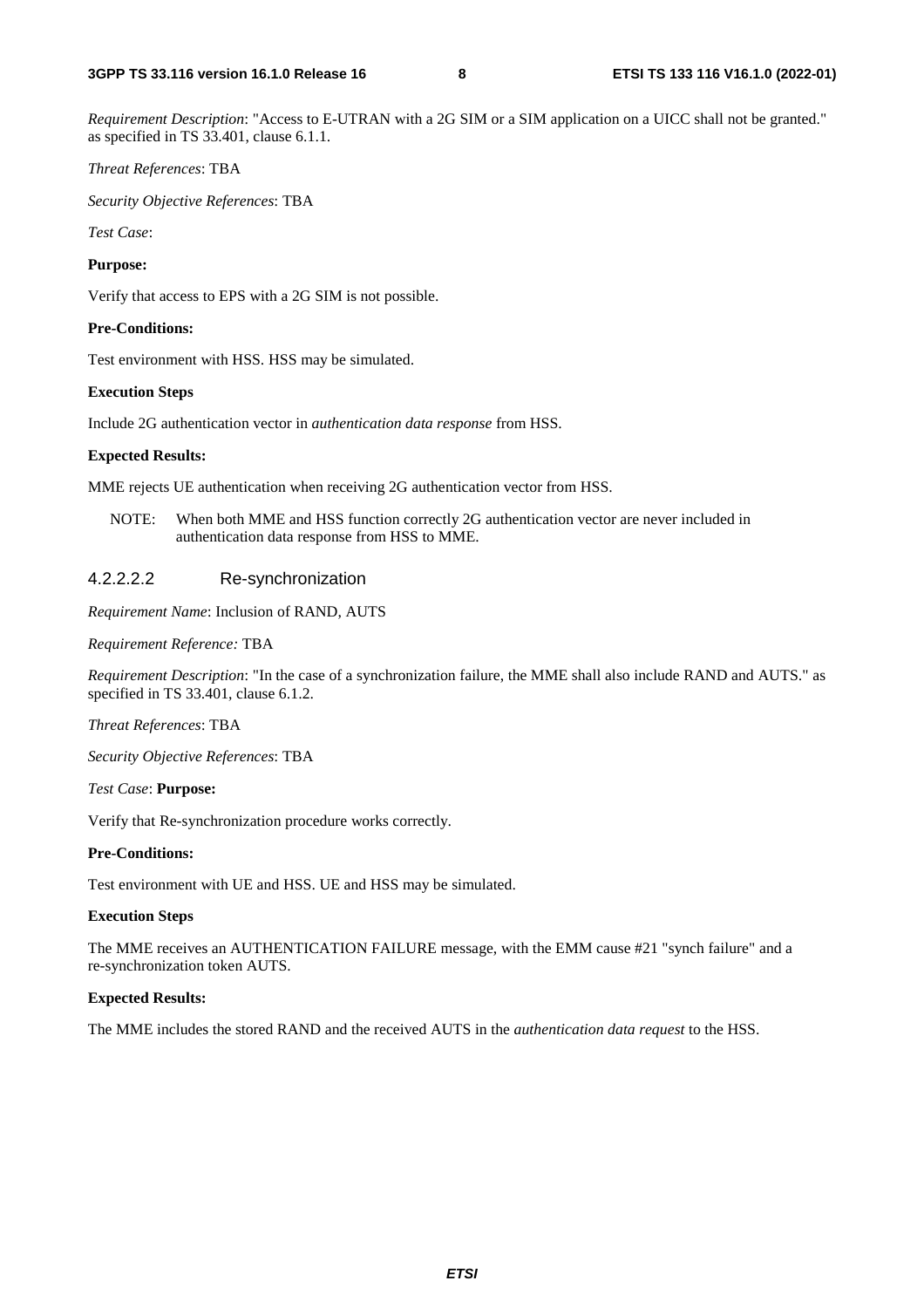NOTE: When RAND and AUTS are not included in the authentication data request to the HSS then the HSS will return a new authentication vector (AV) based on its current value of the sequence number  $\text{SQN}_{\text{HE}}$  (cf. TS 33.102, clause 6.3.5) A new authentication procedure between MME and UE using this new AV will be successful just the same if the cause of the synchronisation failure was the sending of a "stale" challenge, i.e. one that the UE had seen before or deemed to be too old. But if the cause of the synchronisation failure was a problem with the sequence number  $SON<sub>HE</sub>$  in the HSS (which should be very rare), and the RAND and AUTS are not included in the authentication data request to the HSS, then an update of SQN<sub>HE</sub> based on AUTS will not occur in the HSS, and the new authentication procedure between MME and UE using the new AV will fail again. This can be considered a security-relevant failure case as it may lead to a subscriber being shut out from the system permanently.

#### 4.2.2.2.3 Integrity check of Attach message

*Requirement Name*: Integrity check of Attach message

#### *Requirement Reference:* TBA

*Requirement Description*: "If the user cannot be identified or the integrity check fails, then the MME shall send a response indicating that the user identity cannot be retrieved." as specified in TS 33.401, clause 6.1.4.

*Threat References*: TBA

*Security Objective References*: TBA

*Test Case*:

#### **Purpose:**

Verify that secure user identification by means of integrity check of Attach request works correctly.

#### **Pre-Conditions:**

Test environment with new and old MME. New MME may be simulated.

#### **Execution Steps**

The old MME receives an Identification Request message from the new MME with incorrect integrity protection.

#### **Expected Results:**

The old MME sends a response indicating that the user identity cannot be retrieved.

#### 4.2.2.2.4 Not forwarding EPS authentication data to SGSN

*Requirement Name*: Not forwarding EPS authentication data to SGSN

*Requirement Reference:* TBA

*Requirement Description*: "EPS authentication data shall not be forwarded from an MME towards an SGSN." as specified in TS 33.401, clause 6.1.4.

*Threat References*: TBA

*Security Objective References*: TBA

*Test Case*:

#### **Purpose:**

Verify that EPS authentication data remains in the EPC.

#### **Pre-Conditions:**

Test environment with MME and SGSN. SGSN may be simulated.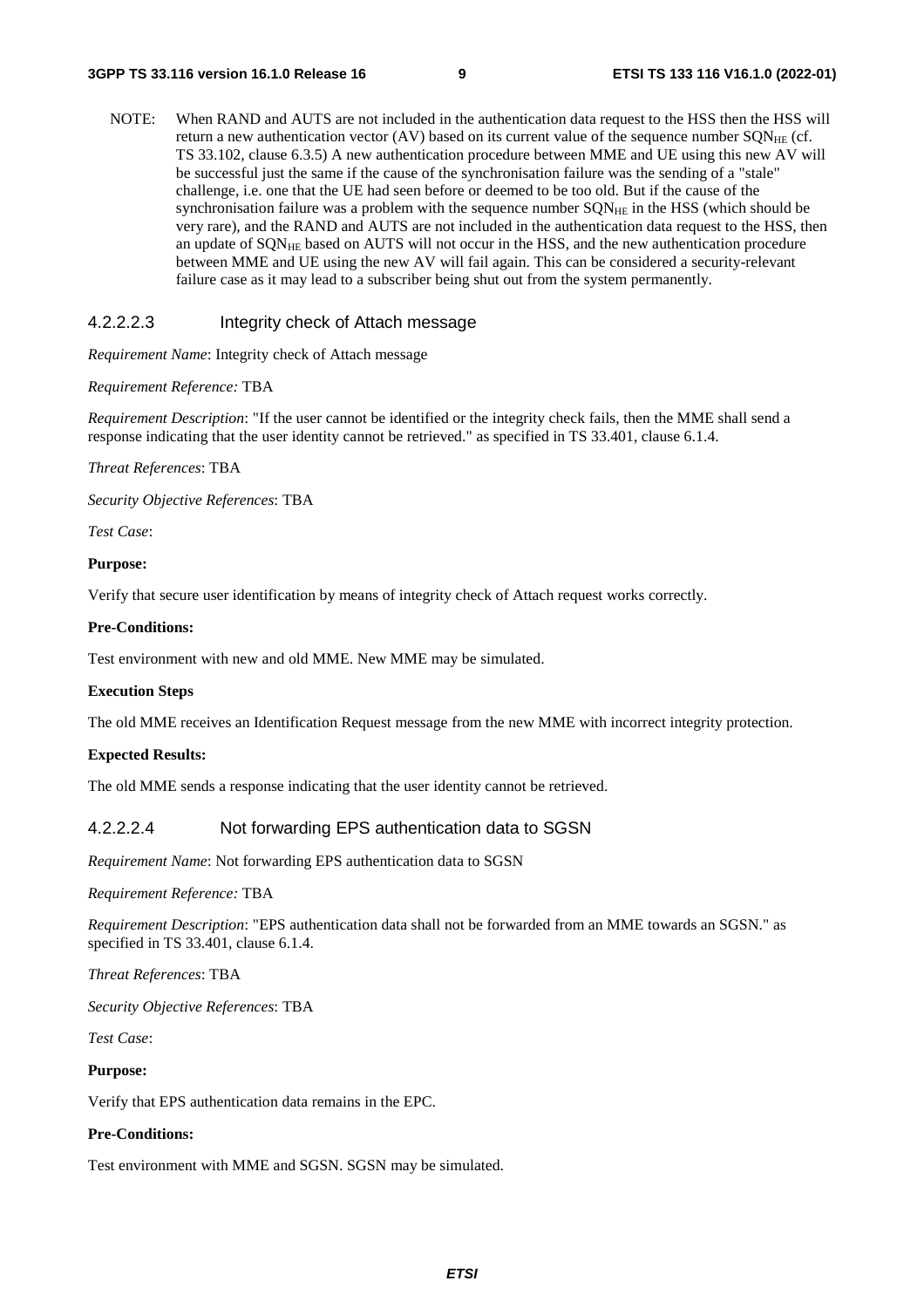#### **Execution Steps**

The MME receives an Identification Request message from the SGSN.

#### **Expected Results:**

The response to the SGSN does not include EPS authentication data.

#### 4.2.2.2.5 Not forwarding unused EPS authentication data between different security domains

*Requirement Name*: Not forwarding unused EPS authentication between different security domains

#### *Requirement Reference:* TBA

*Requirement Description*: "Unused EPS authentication vectors, or non-current EPS security contexts, shall not be distributed between MMEs belonging to different serving domains (PLMNs)." as specified in TS 33.401, clause 6.1.5.

*Threat References*: TBA

*Security Objective References*: TBA

*Test Case*:

#### **Purpose:**

Verify that unused EPS authentication data remains in the same serving domain.

#### **Pre-Conditions:**

Test environment with old and new MME in different serving domains. New MME may be simulated.

#### **Execution Steps**

The old MME receives an Identification Request message from the new MME.

#### **Expected Results:**

The response to the new MME does not include unused EPS authentication data.

#### 4.2.2.3 Security mode command procedure

#### 4.2.2.3.1 Bidding down prevention

*Requirement Name*: Bidding down prevention

*Requirement Reference:* TBA

*Requirement Description*: "The SECURITY MODE COMMAND shall include the replayed security capabilities of the UE." as specified in TS 33.401, clause 7.2.

*Threat References*: TBA

*Security Objective References*: TBA

*Test Case*:

#### **Purpose:**

Verify that bidding down by eliminating certain UE capabilities on the interface from UE to MME is not possible.

#### **Pre-Conditions:**

Test environment with UE. UE may be simulated.

#### **Execution Steps**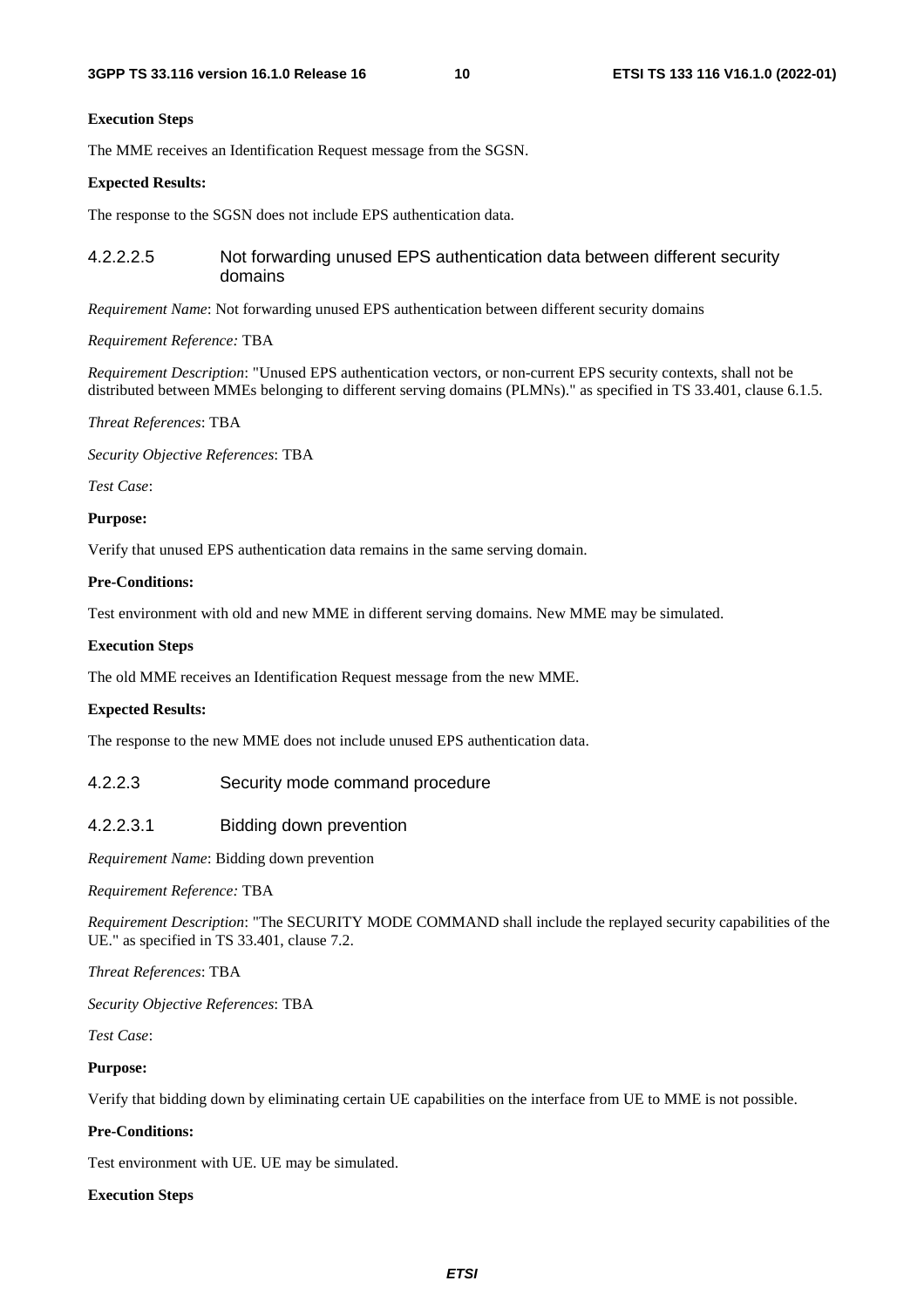Attach request message includes security capabilities of the UE.

#### **Expected Results:**

MME includes the same security capabilities of the UE in the SECURITY MODE COMMAND message.

#### 4.2.2.3.2 NAS integrity algorithm selection and use

*Requirement Name*: NAS integrity algorithm selection

#### *Requirement Reference:* TBA

*Requirement Description*: "The MME shall protect the SECURITY MODE COMMAND message with the integrity algorithm, which has the highest priority according to the ordered lists." as specified in TS 33.401, clause 7.2.4.3.1."

NOTE: The text in TS 33.401, clause 7.2.4.3.1 is somewhat incomplete. It should properly read: "…which has the highest priority according to the ordered lists and is contained in the UE EPS security capabilities."

*Threat References*: TBA

*Security Objective References*: TBA

*Test Case*:

#### **Purpose:**

Verify that NAS integrity protection algorithm is selected and applied correctly.

#### **Pre-Conditions:**

Test environment with UE. UE may be simulated.

#### **Execution Steps**

The MME sends the SECURITY MODE COMMAND message. The UE replies with the SECURITY MODE COMPLETE message.

#### **Expected Results:**

- 1. The MME has selected the integrity algorithm which has the highest priority according to the ordered lists and is contained in the UE EPS security capabilities. The MME checks the message authentication code on the SECURITY MODE COMPLETE message.
- 2. The MAC in the SECURITY MODE COMPLETE is verified, and the NAS integrity protection algorithm is selected and applied correctly.

#### 4.2.2.3.3 NAS NULL integrity protection

*Requirement Name*: NAS NULL integrity protection

#### *Requirement Reference:* TBA

*Requirement Description*: "EIA0 shall only be used for unauthenticated emergency calls." as specified in TS 33.401, clause 5.1.4.1."

*Threat References*: TBA

*Security Objective References*: TBA

*Test Case*:

#### **Purpose:**

Verify that NAS NULL integrity protection algorithm is used correctly.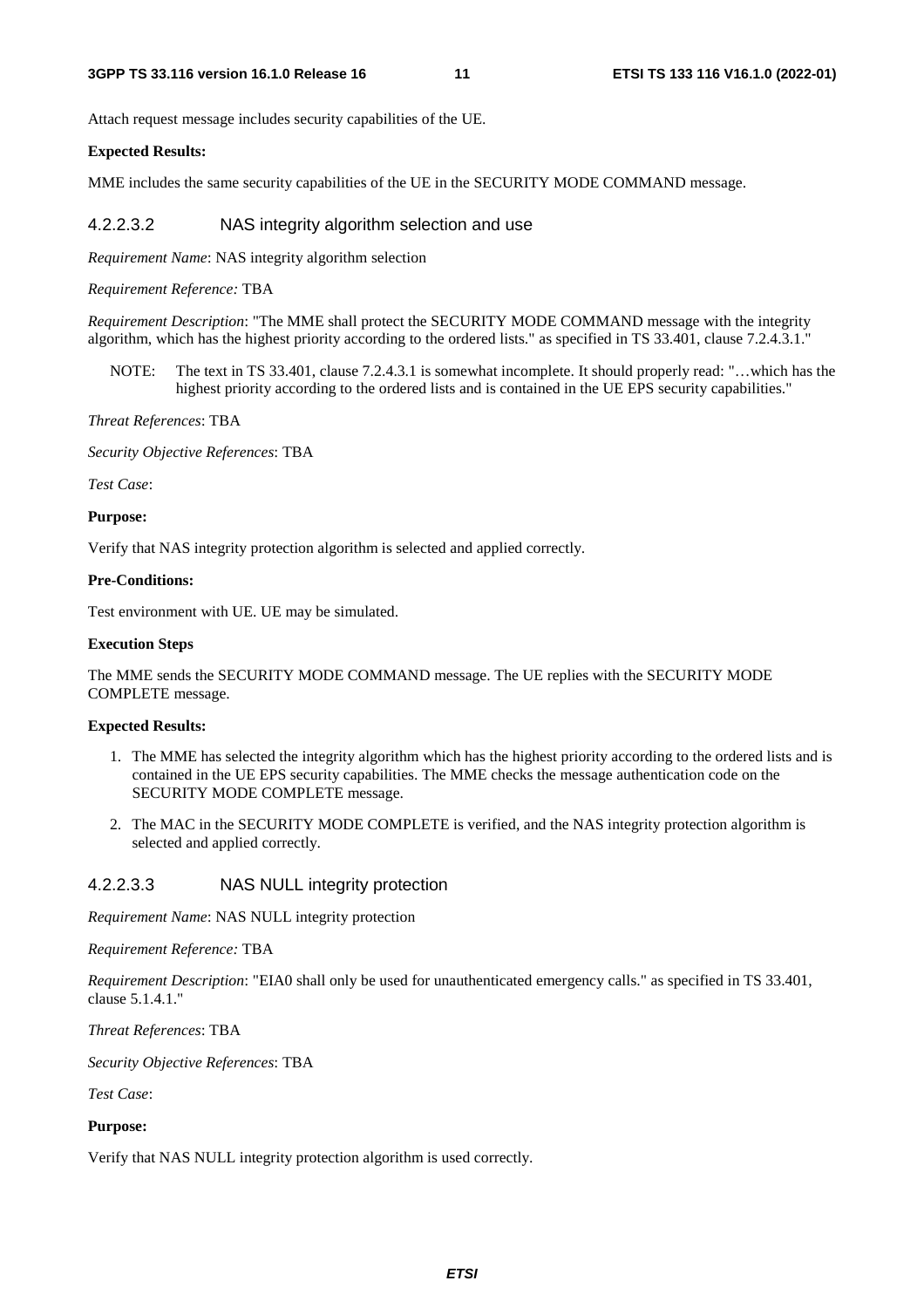#### **Pre-Conditions:**

Test environment with UE. UE may be simulated.

#### **Execution Steps**

The MME sends the SECURITY MODE COMMAND message after successful UE authentication.

#### **Expected Results:**

The selected integrity algorithm is different from EIA0.

### 4.2.2.3.4 NAS confidentiality protection

*Requirement Name*: NAS confidentiality protection

*Requirement Reference:* TBA

*Requirement Description*: "The UE…sends the NAS security mode complete message to MME ciphered and integrity protected." as specified in TS 33.401, clause 7.2.4.3.1."

#### *Threat References*: TBA

*Security Objective References*: TBA

*Test Case*:

#### **Purpose:**

Verify that NAS confidentiality protection algorithm is applied correctly.

#### **Pre-Conditions:**

Test environment with UE. UE may be simulated.

#### **Execution Steps**

The MME receives the SECURITY MODE COMPLETE message without confidentiality protection.

#### **Expected Results:**

If a confidentiality algorithm different from EEA0 was selected the MME rejects the message.

### 4.2.2.4 Security in intra-RAT mobility

#### 4.2.2.4.1 Bidding down prevention in X2-handovers

*Requirement Name*: Bidding down prevention in X2-handovers

*Requirement Reference:* TBA

*Requirement Description*: "The MME shall verify that the UE EPS security capabilities received from the eNB are the same as the UE EPS security capabilities that the MME has stored." as specified in TS 33.401, clause 7.2.4.2.2."

*Threat References*: TBA

*Security Objective References*: TBA

*Test Case*:

#### **Purpose:**

Verify that bidding down is prevented in X2-handovers.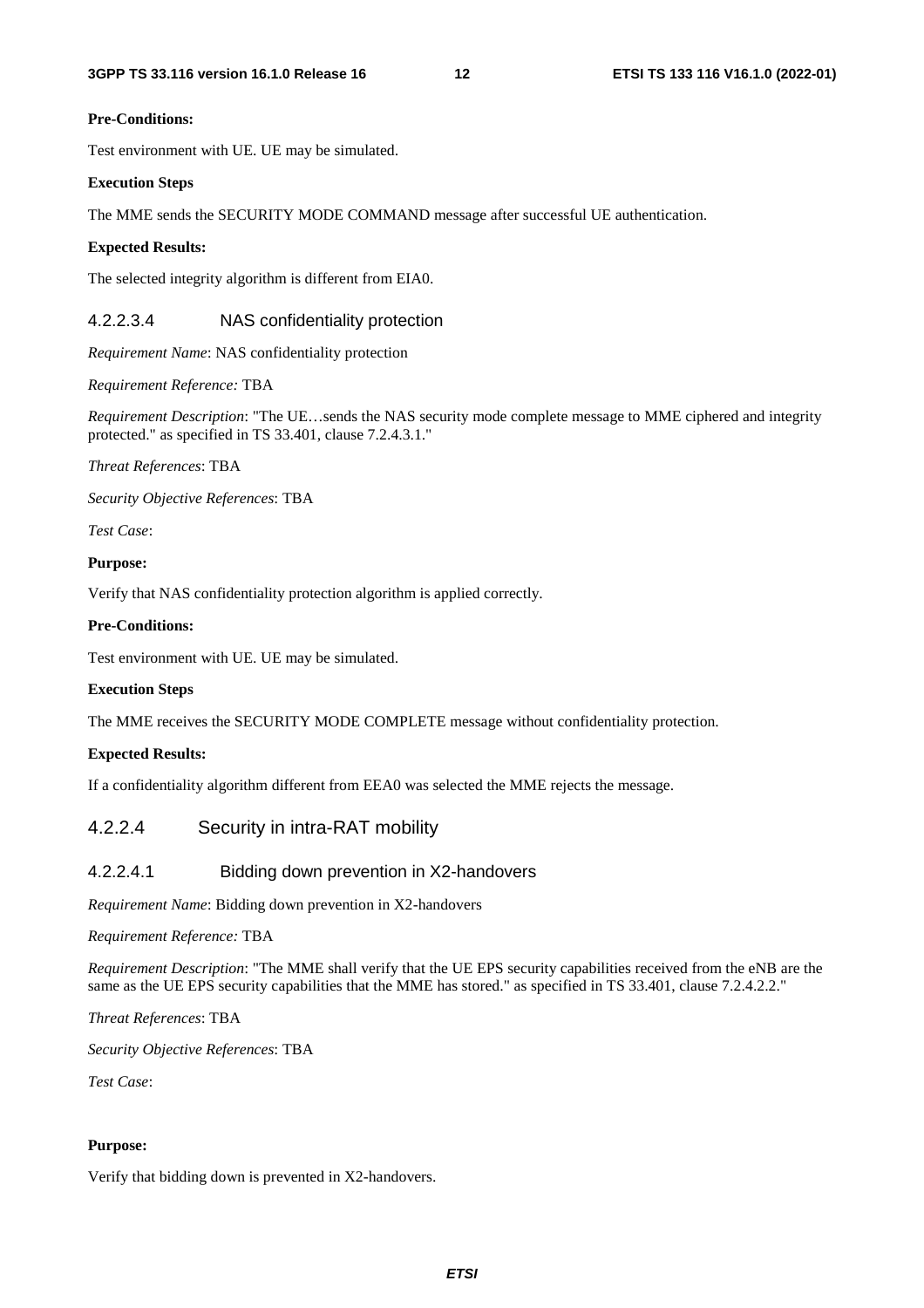#### **Pre-Conditions:**

Test environment with (target) eNB. eNB may be simulated.

The MME is configured to log the event of a UE EPS security capability mismatch.

#### **Execution Steps**

The MME receives the path-switch message with the UE EPS security capabilities different from the ones stored in the MME for that UE.

#### **Expected Results:**

The MME logs the event.

#### 4.2.2.4.2 NAS integrity protection algorithm selection in MME change

*Requirement Name*: NAS integrity protection algorithm selection in MME change

*Requirement Reference:* TBA

*Requirement Description*: "In case there is change of MMEs and algorithms to be used for NAS, the target MME shall initiate a NAS security mode command procedure and include the chosen algorithms and the UE security capabilities (to detect modification of the UE security capabilities by an attacker) in the message to the UE (see clause 7.2.4.4). The MME shall select the NAS algorithms which have the highest priority according to the ordered lists (see clause 7.2.4.3.1)." as specified in TS 33.401, clause 7.2.4.3.2."

*Threat References*: TBA

*Security Objective References*: TBA

*Test Case*:

#### **Purpose:**

Verify that NAS integrity protection algorithm is selected correctly.

#### **Pre-Conditions:**

Test environment with source and target MME. Source MME may be simulated.

#### **Execution Steps**

The target MME receives the UE EPS security capabilities and the NAS algorithms used by the source MME from the source MME over the S10 interface. The target MME selects the NAS algorithms which have the highest priority according to the ordered lists. The lists are assumed such that the algorithms selected by the target MME are different from the ones received from the source MME.

#### **Expected Results:**

The target MME initiates a NAS security mode command procedure and include the chosen algorithms and the UE security capabilities.

### 4.2.2.5 Security in inter-RAT mobility

#### 4.2.2.5.1 No access with 2G SIM via idle mode mobility

*Requirement Name*: Idle mode mobility into E-UTRAN forbidden for GSM subscribers

#### *Requirement Reference:* TBA

*Requirement Description*: "In case the MM context in the Context Response/SGSN Context Response indicates GSM security mode, the MME shall abort the procedure." as specified in TS 33.401, clause 9.1.2.

#### *Threat References*: TBA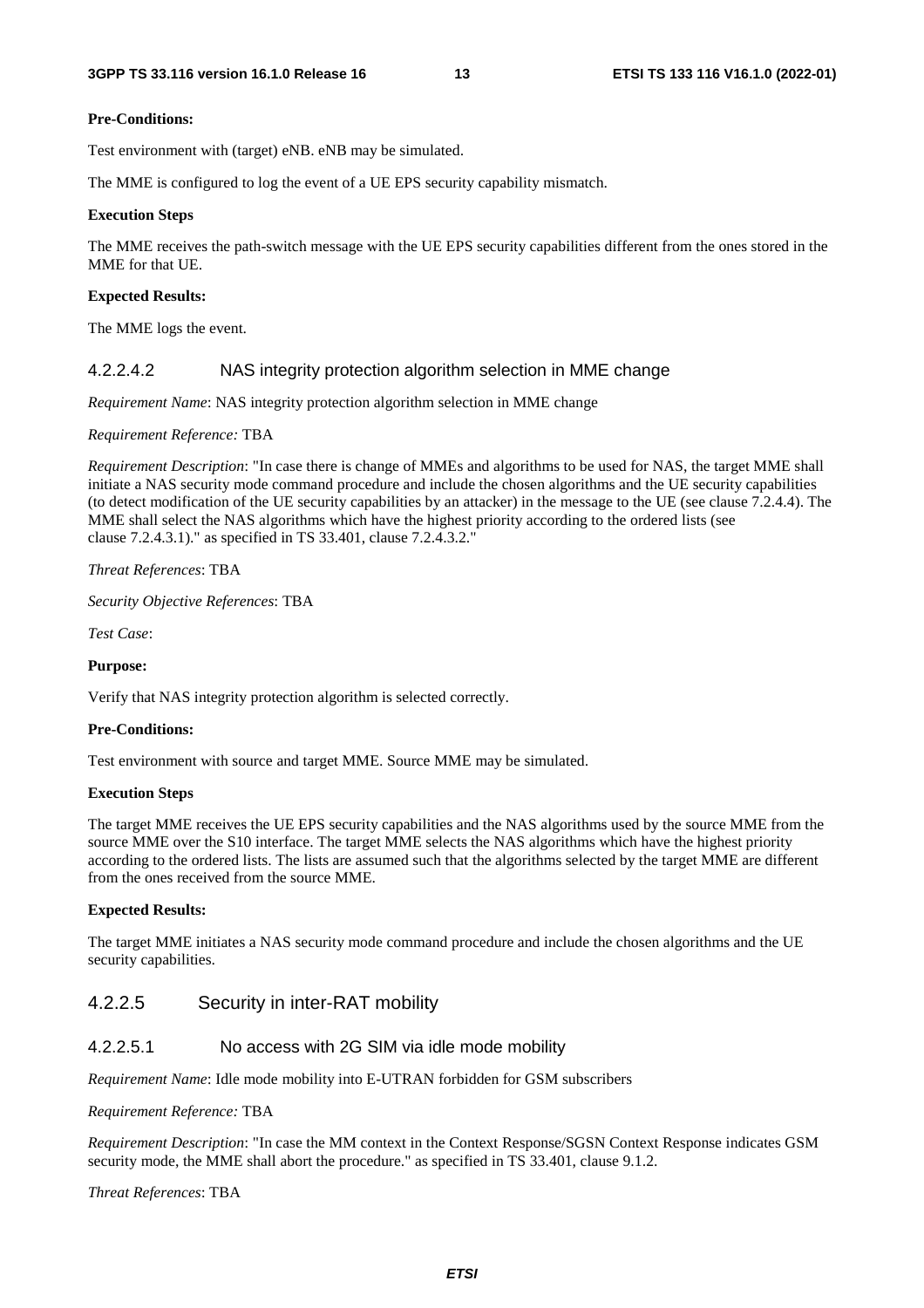*Security Objective References*: TBA

*Test Case*:

#### **Purpose:**

Verify that 2G subscribers cannot obtain service in EPS via idle mode mobility.

#### **Pre-Conditions:**

Test environment with source SGSN and target MME. Source SGSN may be simulated.

**Execution Steps:** The target MME receives the MM context in the Context Response indicating GSM security mode.

**Expected Results:** The MME aborts the procedure by acknowledging the Context Response from the SGSN with an appropriate failure cause.

#### 4.2.2.5.2 No access with 2G SIM via handover

*Requirement Name*: Handover into E-UTRAN forbidden for GSM subscribers

*Requirement Reference:* TBA

*Requirement Description*: "In case the MM context in the Forward relocation request message indicates GSM security mode (i.e. it contains a Kc), the MME shall abort the non-emergency call procedure." as specified in TS 33.401, clause 9.2.2.

*Threat References*: TBA

*Security Objective References*: TBA

*Test Case*:

#### **Purpose:**

Verify that GSM subscribers cannot obtain service in EPS via handovers.

#### **Pre-Conditions:**

Test environment with source SGSN and target MME. Source SGSN may be simulated.

**Execution Steps:** The target MME receives the MM context in the Forward Location Request message indicating GSM security mode.

**Expected Results:** The MME aborts the procedure by responding to the Forward Relocation Request from the SGSN with an appropriate failure cause.

#### 4.2.2.5.3 No access with 2G SIM via SRVCC

*Requirement Name*: SRVCC into E-UTRAN forbidden for GSM subscribers

*Requirement Reference:* TBA

*Requirement Description*: "If the MME receives a GPRS Kc' from the source MSC server enhanced for SRVCC in the CS to PS HO request, the MME shall reject the request." as specified in TS 33.401, clause 14.3.1.

*Threat References*: TBA

*Security Objective References*: TBA

*Test Case*:

#### **Purpose:**

Verify that GSM subscribers cannot obtain service in EPS via SRVCC into E-UTRAN.

#### **Pre-Conditions:**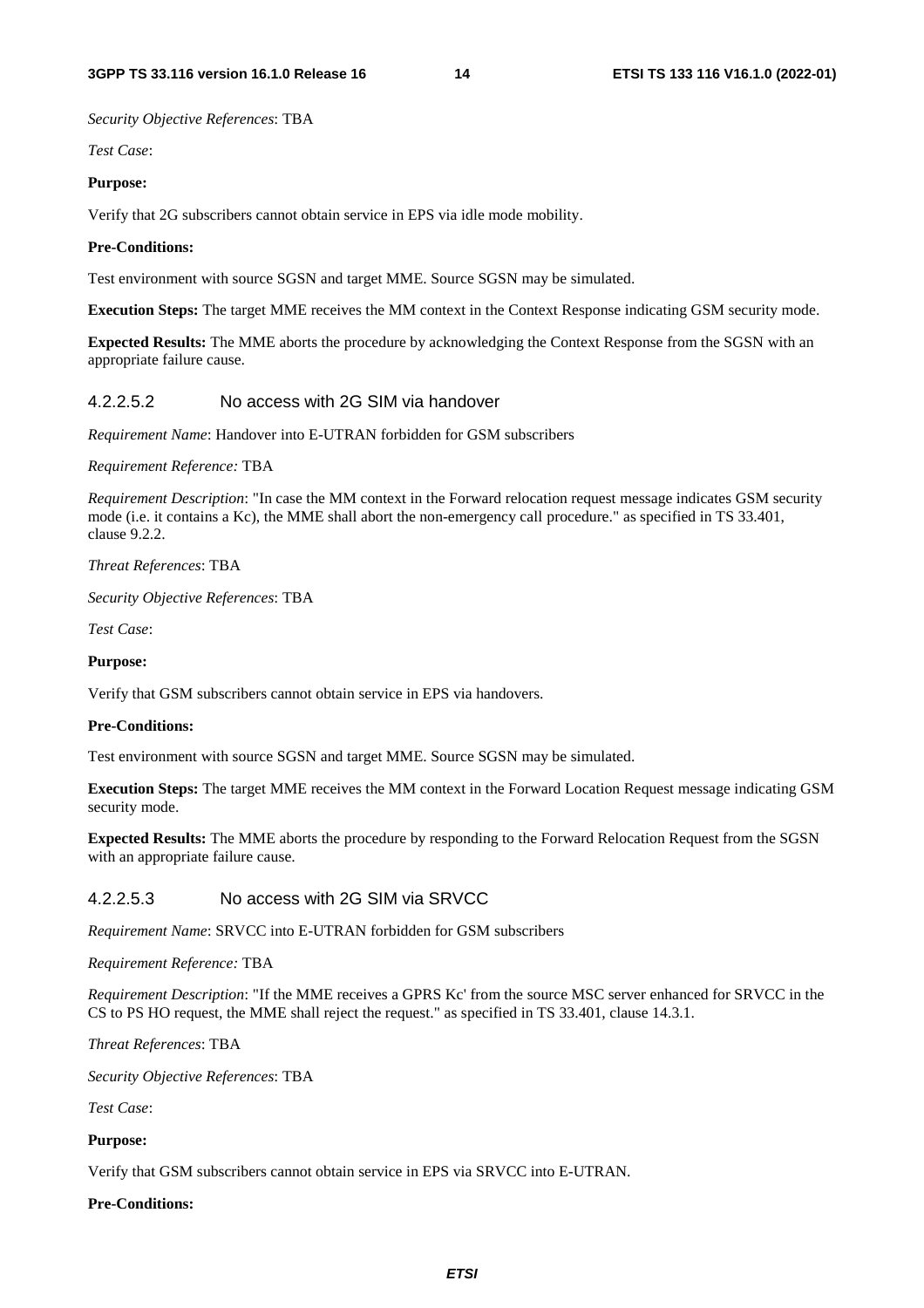Test environment with source MSC server and target MME. Source MSC server may be simulated.

### **Execution Steps**

The target MME receives the GPRS Kc' and the CKSN'<sub>PS</sub> in the CS to PS handover request.

### **Expected Results:**

The MME rejects the request.

# 4.2.2.6 Security Aspects of IMS Emergency Session Handling

# 4.2.2.6.1 Authentication failure for emergency bearers

NOTE: The use of NULL integrity is addressed in clause D.3.2.3.3.

*Requirement Name*: Emergency bearer establishment when authentication fails

*Requirement Reference:* TS 33.401 [5], clause 15.1.

*Requirement Description*: "The MME or UE shall always release any established non-emergency bearers, when the authentication fails in the UE or in the MME." as specified in TS 33.401, clause 15.1.

*Threat References*: TBA

*Security Objective References*: TBA

*Test Case*:

#### **Purpose:**

Ensure that the MME enforces that only emergency bearers can be used without successful authentication.

#### **Pre-Conditions:**

Test environment with MME and UE. UE may be simulated. The serving network policy allows unauthenticated IMS Emergency Sessions.

#### **Execution Steps**

The UE sends the initial attach request for EPS emergency bearer services, then the MME initiates an authentication, which fails. The UE attached for EPS emergency bearer services sends the PDN Connectivity request for EPS nonemergency bearer services.

#### **Expected Results:**

The MME allows to continue the set up of the emergency bearer, and will reject the PDN Connectivity request for EPS non-emergency bearer services.

# 4.2.3 Technical Baseline

### 4.2.3.1 Introduction

This clause provides baseline technical requirements.

### 4.2.3.2 Protecting data and information

### 4.2.3.2.1 Protecting data and information – general

There are no MME-specific additions to clause 4.2.3.2.1 of TS 33.117.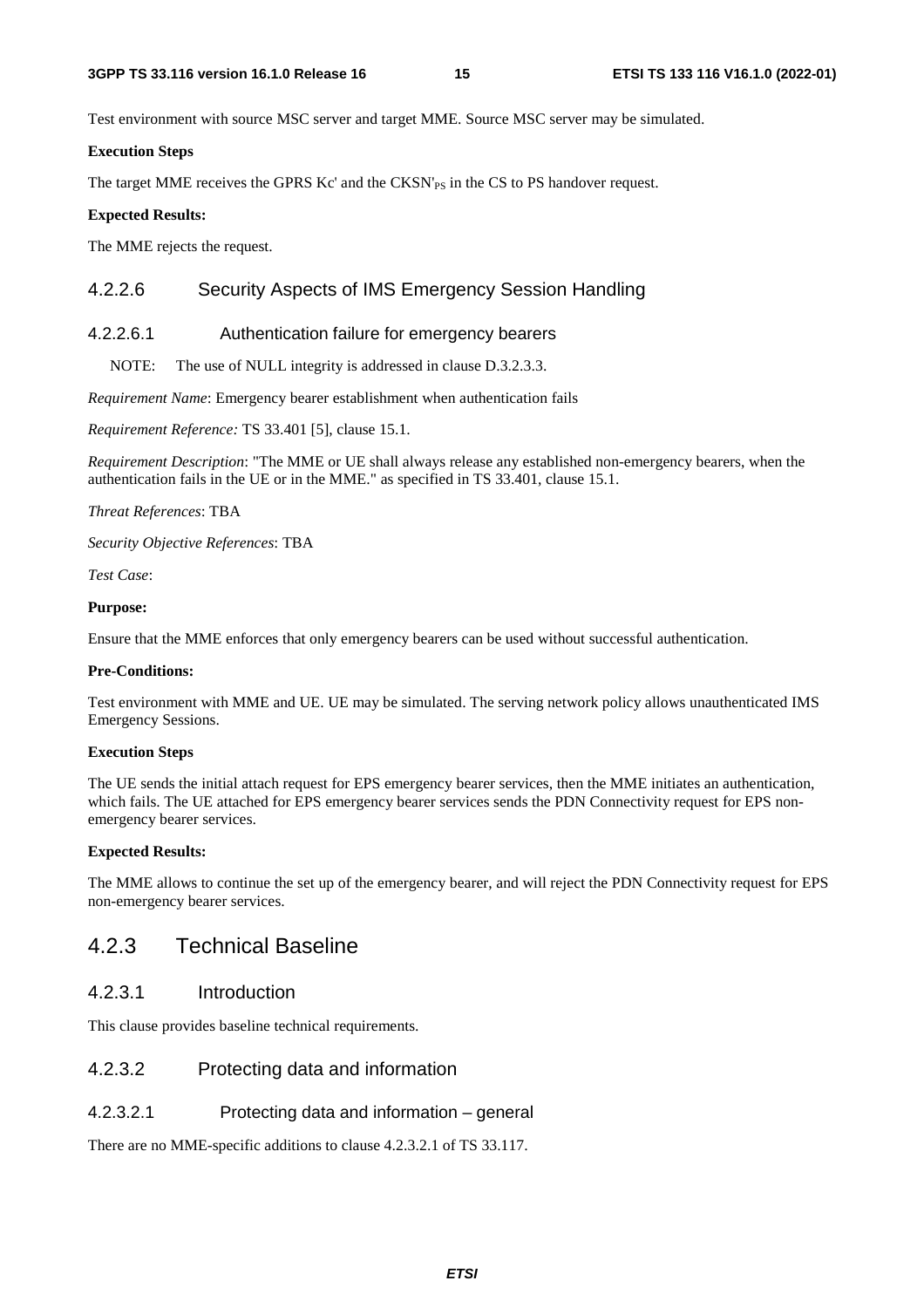### 4.2.3.2.2 Protecting data and information – unauthorized viewing

There are no MME-specific additions to clause 4.2.3.2.2 of TS 33.117.

### 4.2.3.2.3 Protecting data and information in storage

There are no MME-specific additions to clause 4.2.3.2.3 of TS 33.117.

### 4.2.3.2.4 Protecting data and information in transfer

There are no MME-specific additions to clause 4.2.3.2.4 of TS 33.117:

### 4.2.3.2.5 Logging access to personal data

There are no MME-specific additions to clause 4.2.3.2.5 of TS 33.117.

### 4.2.3.3 Protecting availability and integrity

There are no MME-specific additions to clause 4.2.3.3 of TS 33.117.

### 4.2.3.4 Authentication and authorization

There are no MME-specific additions to clause 4.2.3.4.

### 4.2.3.5 Protecting sessions

There are no MME-specific additions to clause 4.2.3.5 of TS 33.117.

## 4.2.3.6 Logging

All text from TS 33.117, clause 4.2.3.6 also applies to MMEs. There are no MME-specific adaptations or additions to this text.

# 4.2.4 Operating Systems

There are no MME-specific additions to clause 4.2.4 of TS 33.117.

# 4.2.5 Web Servers

There are no MME-specific additions to clause 4.2.5 of TS 33.117.

# 4.2.6 Network Devices

All text from TS 33.117, clause 4.2.6 also applies to MMEs. There are no MME-specific adaptations or additions to this text.

# 4.3 MME-specific adaptations of hardening requirements and related test cases

4.3.1 Introduction

# 4.3.2 Technical Baseline

All text from TS 33.117, clause 4.3.2 also applies to MMEs. There are no MME-specific adaptations or additions to this text.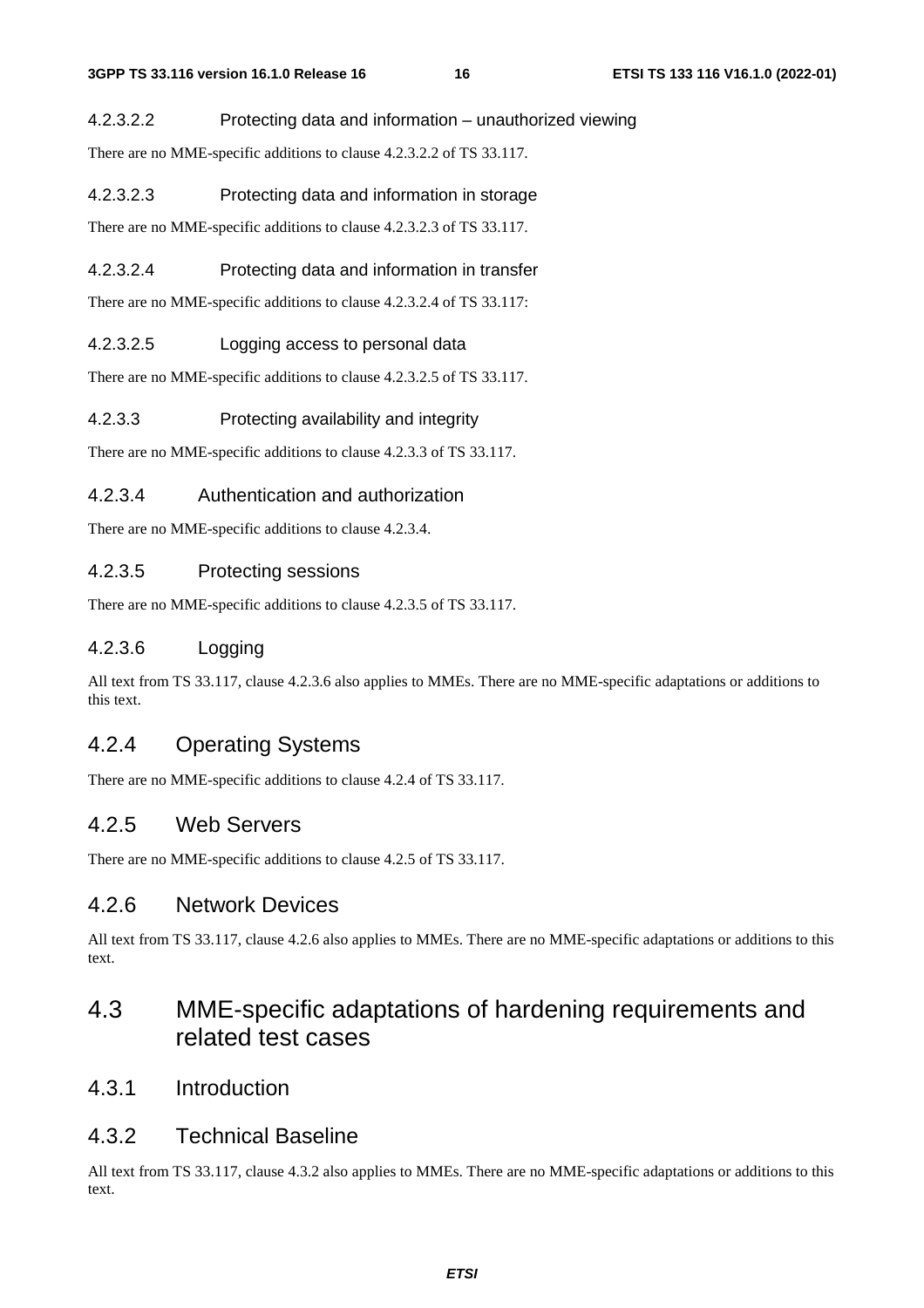# 4.3.3 Operating Systems

There are no MME-specific additions to clause 4.3.3 of TS 33.117.

# 4.3.4 Web Servers

There are no MME-specific additions to clause 4.3.4 of TS 33.117.

# 4.3.5 Network Devices

There are no MME-specific additions to clause 4.3.5 of TS 33.117.

# 4.4 MME-specific adaptations of basic vulnerability testing requirements and related test cases

All text from TS 33.117, clause 4.4 also applies to MMEs. There are no MME-specific adaptations or additions to this text.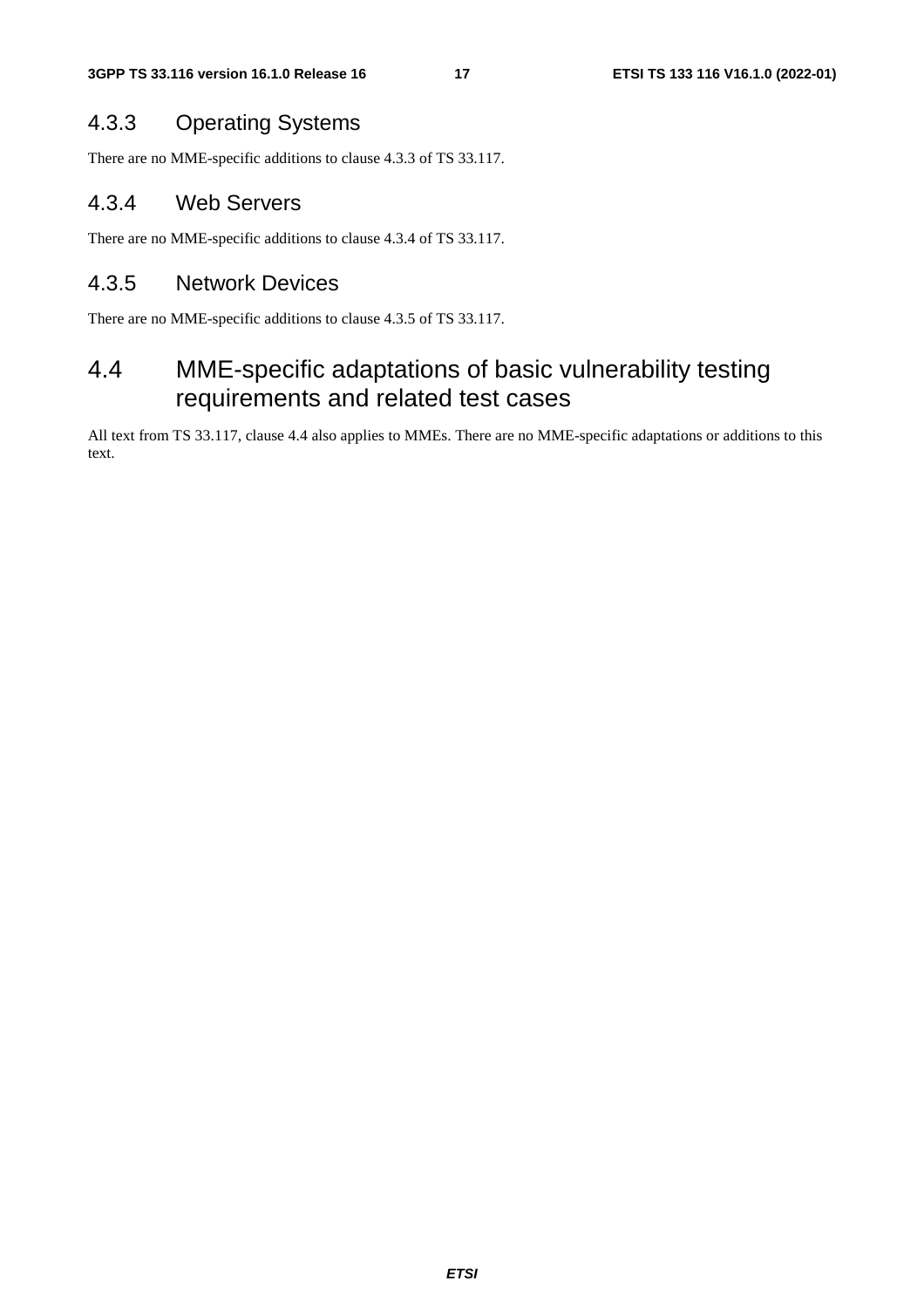# Annex A (informative): Change history

| <b>Change history</b> |                |             |      |                |   |                                             |                       |
|-----------------------|----------------|-------------|------|----------------|---|---------------------------------------------|-----------------------|
| date                  | <b>Meeting</b> | <b>TDoc</b> | ICR. | <b>Rev Cat</b> |   | <b>Subject/Comment</b>                      | <b>New</b><br>version |
| 09-2016               | SA#73          | SP-160572   |      |                |   | Presented for approval                      | 2.0.0                 |
| $09 - 2016$           | SA#73          |             |      |                |   | Upgrade to change control version           | 14.0.0                |
| 06-2017               | SA#76          | SP-170423   | 0001 |                | F | Resolution of editor's notes in 33.116      | 14.1.0                |
| 2018-06               |                |             |      |                |   | Update to Rel-15 version (MCC)              | 15.0.0                |
| 2020-07               |                |             |      |                |   | Update to Rel-16 version (MCC)              | 16.0.0                |
| 2021-12               | SA#94e         | SP-211369   | 0004 |                | A | Clarification on the emergency test - Rel16 | 16.1.0                |